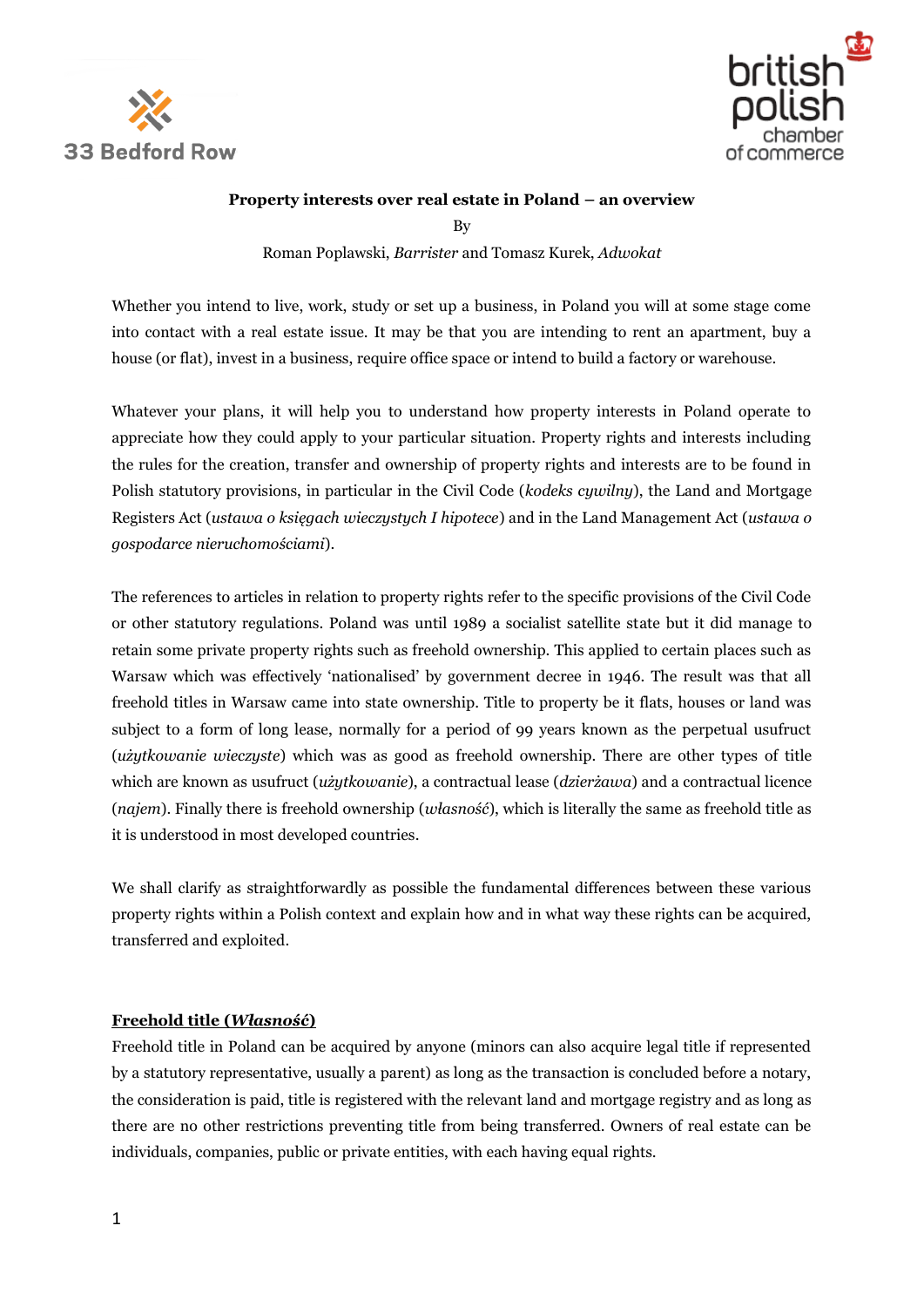The main requirement is legal personality. It can be jointly owned with no restriction on the number of co-owners. There is no concept of 'beneficial joint tenancy' as in UK property law whereby title devolves to a surviving co-owner on death of any joint owner. Each co-owner or joint owner is entitled to manage and dispose of their specific share of the property which passes to their successors in title on death.

Dispositions of freehold interests in land cannot be made in writing alone. All transactions and dispositions of land which result in the transfer of ownership must be in the form of a notarial deed executed before a notary. It is not sufficient for a notary to simply certify a signature on a document purporting to transfer or dispose of an interest in real estate. The actual transfer must itself be in the required form. The notary will ensure that all relevant formalities are complied with, such as capacity to enter into the transaction and where one of the parties is a non-Pole, that the required permit (if applicable) to acquire real estate is in order.

EU nationals and members of EEA countries do not presently need a permit to purchase real estate in Poland (save for certain 'protected' properties mentioned in the EU Accession Treaty such as agricultural land, forestry and second homes). Nationals of countries outside this area such as nationals of the USA, Japan or India, for example, will still require a permit from the Ministry of Internal Affairs (MSW) in order to acquire real estate in Poland. This applies to individuals as well as companies where more than 50% of the share capital is owned by a non-EU entity.

It is not presently clear what the position will be post-Brexit with regard to UK citizens or companies. Our considered view is that nothing will change from the present 'EU' status but there is at present no indication from the Polish authorities what the landscape will look like in the future. Where an MSW permit to acquire real estate is required, the process is relatively straightforward although timeconsuming. It can also be costly in that the vendor of the land knows that the buyer requires a permit (a conditional notarial agreement should be concluded beforehand) and therefore 'hikes' the purchase price accordingly. The permit is for a specific property; should the sale fall through prior to completion, the non-EU purchaser will have to start the entire purchasing process again. This may not be so problematic where the property is, say, a private flat for personal use, but if it is land earmarked for a business investment or development, the delay can be costly and disruptive.

Once the transaction is concluded, all relevant stamp duties (amounting to 2% of the transaction value) and the notary's fee (between 3% and 0.25% depending on the sale price needs to be paid to the notary. The amount to be paid is based on the value of the transaction and the specific percentages are found in the Ordinance of the Minister of Justice (*rozporządzenie ministra sprawiedliwości z dnia 28 czerwca 2004 r.).* The first 3,000 zł attracts a fee of 100 zł, between 3,000 zł and 10,000 zł the fee is 100  $z$ ł + 3% of the value above 3,000  $z$ ł, between 10,000  $z$ ł and 30,000  $z$ ł the fee is 310  $z$ ł plus 2% of the value above 10,000 zł, between 30,000 zł and 60,000 zł the fee is 710 zł plus 1% of the value above 30,000 zł, between 60,000 zł and 1,000,000 zł the fee is 1010 zł plus the 0.4% of the value above 60,000 zł, between 1,000,000 zł and 2,000,000 zł the fee is 4,770 zł plus 0.2% of the value above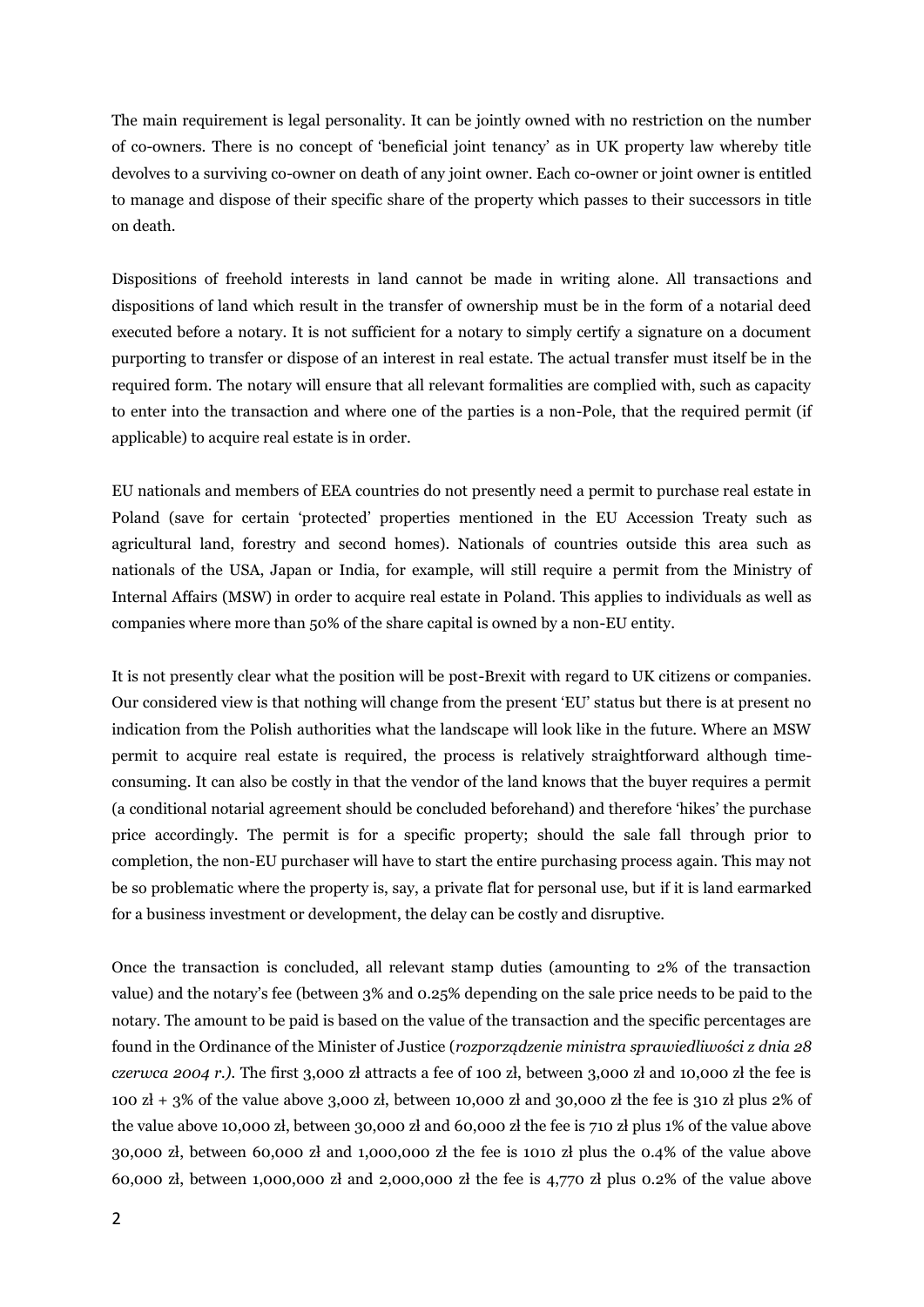1,000,000 zł and where the value is 2,000,000 zł and above the fee is 6,770 zł plus 0.25% of the value above 2,000,000 zł but capped at 10,000 zł.

Title will then be registered in the Land and Mortgage Register (*księga wieczysta*). Each district court (*sąd rejonowy*) has a Land and Mortgage Register section. The registration database is kept in individual files for each recorded freehold title and the effect is that this process can occasionally take some time, usually between one and two months. It is not unusual for the process to take far longer.

For the sake of completeness it is useful to understand that there are two types of land registers in Poland: (1) the Land and Mortgage Register (*księga wieczysta* ) which provides details of the legal status of a particular property or plot of land. These registers are normally held by the local [regional] courts and the information regarding status of particular entries can also be obtained through a computerised central information system; and (2) Land Register (*ewidencja, rejestr gruntów*) which describes the physical aspects of the plot of land, its size, designation (eg industrial, residential, agricultural) and the occupier of the land. These records are kept by the local district governor (*starosta*) and are generally used for reference purposes only, as the information recorded is not conclusive in all circumstances of the detailed information contained on file. One of the exceptions is the perpetual usufruct where the transfer to a buyer is recorded in the Land and Mortgage Register and such transfer is conclusive evidence. The information on record is, however, determinative as regards the use of the land, the tax rate to be assessed for the land and its classification (eg agricultural land, soil class, forestry, industrial, residential etc) as per the Land and Mortgage Register.

Finally, bear in mind that the notary, (although a lawyer by training) is not a legal representative for either party in the real estate transaction. The buyer and seller should each engage their own lawyer as the notary's role is to ensure that the identities of the parties are correct and that the transaction accords with legal regulations. The transaction document must be in the form of a properly executed notarial deed, which will enable the parties to be certain that they have each received what they bargained for.

## **Perpetual Usufruct (***Użytkowanie wieczyste***)**

The perpetual usufruct is a curious concept which stems from Roman Law. According to art. 232 of the Civil Code, a perpetual usufruct is a disposable interest in land. It is effectively a sub-species of freehold as it is literally a freehold title for a fixed 99 year period. It is akin to a fixed-term long lease. It may be extended for a further period of 40 and 99 years, as long as the request for an extension does not affect an important or protected public interest and the request for an extension is made in the final five years of the original term. The term cannot be less than 40 years and it is not, as its name suggests, 'perpetual' in nature – it has a fixed lifespan before it reverts back to the original owner. It is a property right which can only be transferred by notarial deed (written form is insufficient), it can be charged, sold and left by will. Any extension of a perpetual usufruct must similarly be executed by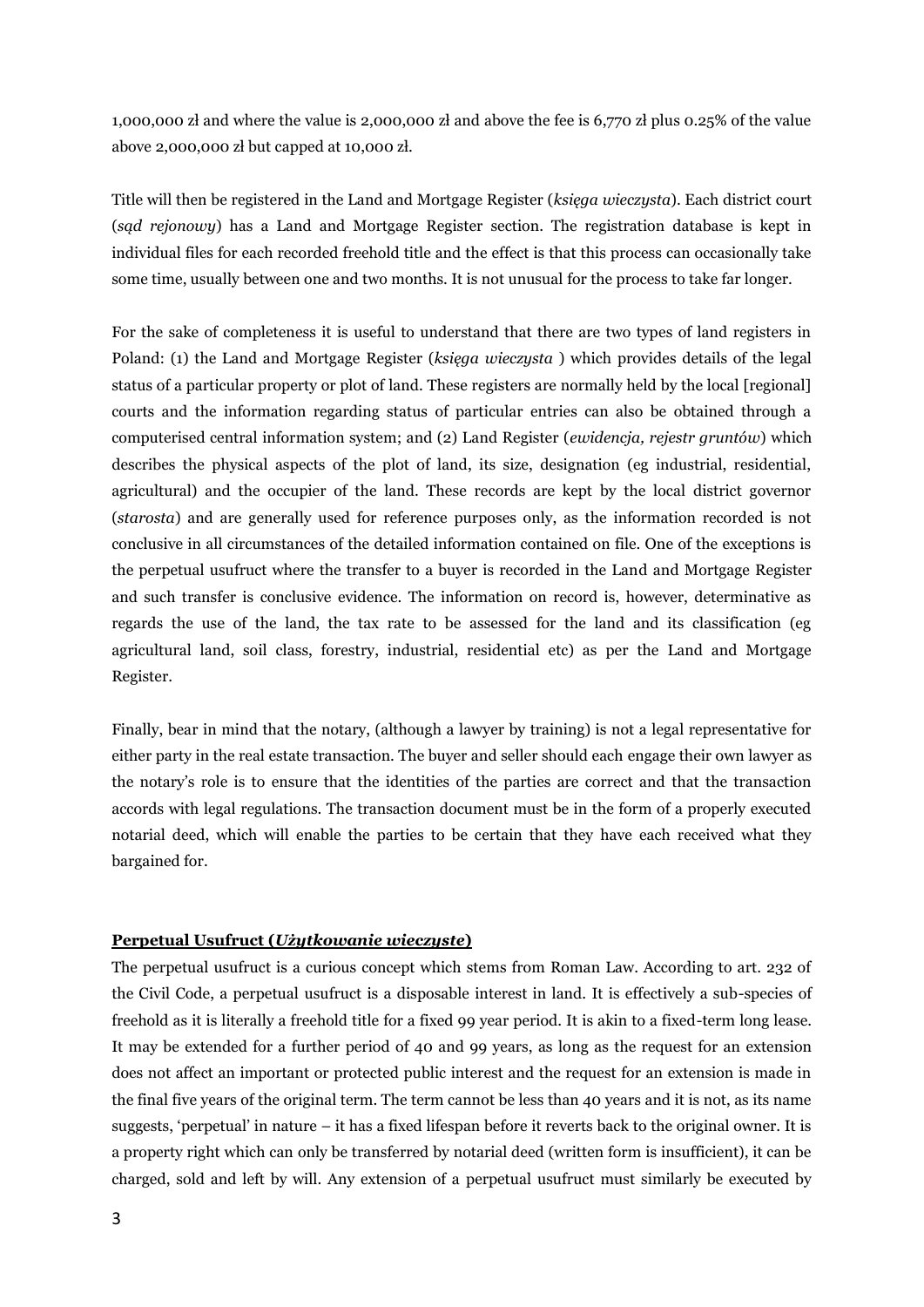notarial deed. Although art. 238 of the Civil Code and art. 71 of the Land Management Act provide for the payment of an annual fee throughout the term, the agreement itself will specify whether a lump sum consideration or an annual fee is paid.

The Perpetual usufruct applies only to land, not to houses and flats, and is one of the most common forms of title to the land found in major cities in Poland. It may only be created over land owned by the state or a local authority and once created, the reversionary owner (state or local authority) cannot encumber the property or sell it to any other entity or person except the holder of the perpetual usufruct. Effectively, the holder of the perpetual usufruct has a legal pre-emptive right to acquire the freehold if ever sold. The purchaser of the perpetual usufruct becomes the legal owner once the transferred right is registered with the Land and Mortgage Register.

Another important consideration is the status of the buildings and structures constructed on land subject to a perpetual usufruct. Once constructed, any building or structure becomes the property of the holder of the perpetual usufruct and can be registered in the Land and Mortgage Register. This situation needs to be contrasted with the contractual lease (*dzierżawa*) where the leaseholder will not have title to the building or structure erected on the land even if made at their cost and expense. Legal title to any such building will be with the owner of the land.

#### **Usufruct (***Użytkowanie***)**

The usufruct is a form of property interest effective against any third party (including the owner) which can be created for a fixed period or even for life. It is a form of 'personal-contractual' licence, the purpose of which is to allow the user to enjoy the property and to extract profits and benefits from the land. It is commonly used in agricultural land transactions although it is not restricted to agriculture. The right cannot be disposed of or assigned by the user as it is a purely 'personal' right which expires automatically after 10 years of non-use. It also expires automatically on the death of the user. There is no minimum or maximum term. In contrast to the perpetual usufruct, the usufruct is a 'personal' property right which is non-transferable. The usufruct grants the holder with the right to use the property, to exploit it and to collect income derived from it. The agreement creating the usufruct must be in written notarial form. Its existence can be recorded in the Land and Mortgage Register, but it must be noted that it cannot be sold, charged or disposed of in any other way including by will. The usufruct can be granted to an individual or a company. This is not a right which is particularly useful in a commercial context as it has limited scope for value generation. In addition, buildings or structures brought onto the land become the property of the owner and not the user.

#### **The Contractual Lease (***Dzierżawa***)**

A very common and important property right used in commercial projects, property developments and exploitation of farmland is the contractual lease (*dzierżawa*) which is a contractual right to use and exploit the leased property. The agreement for the contractual lease must be in writing where the term is over one year and does not need to be in notarised form. The contractual lease has a maximum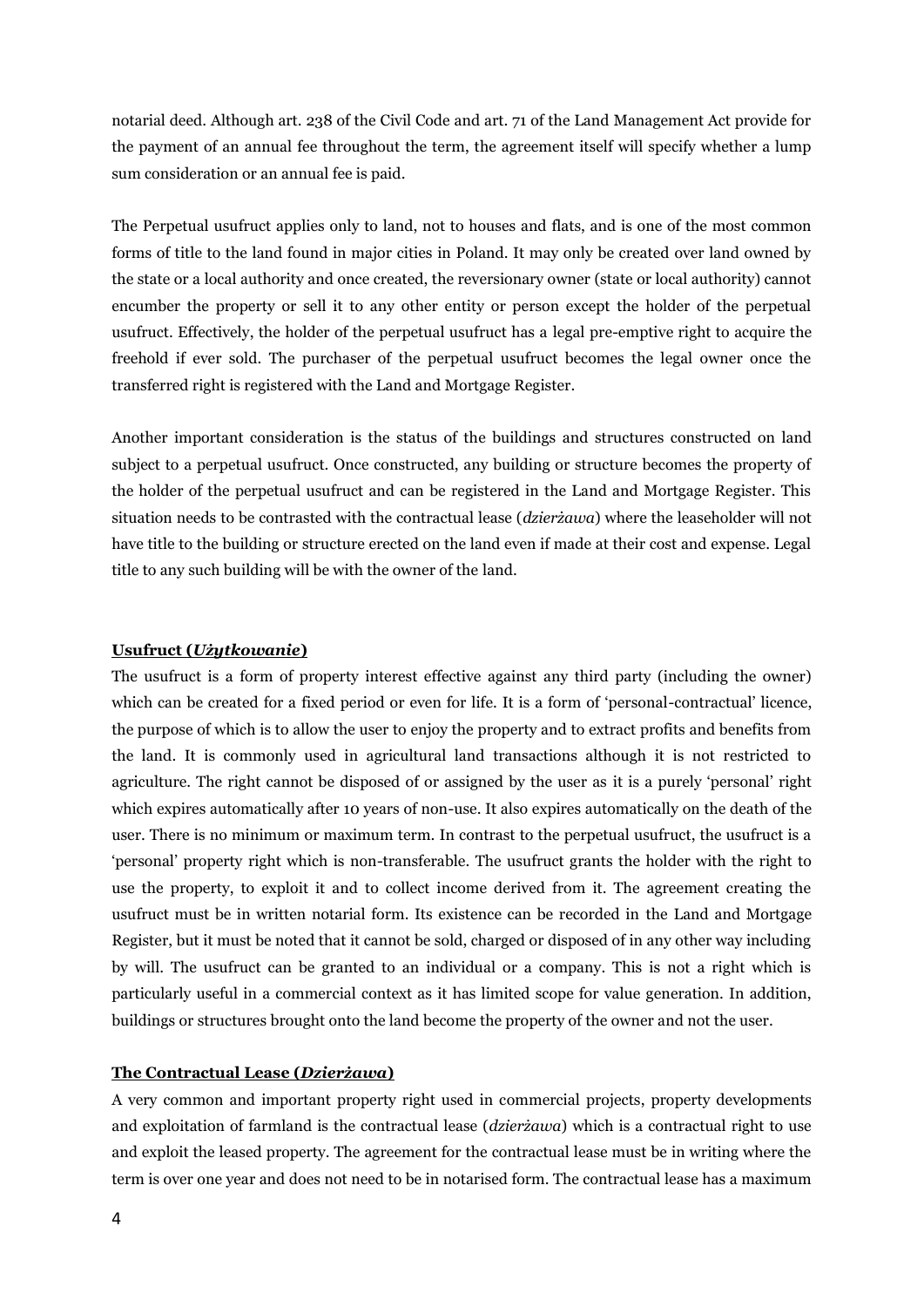contractual term of 30 years. A contractual lease entered into for a period longer than 30 years is deemed, under the Polish Civil Code, to be concluded for an indefinite period of time. Where either party decides to give notice of termination, the notice period will depend on the frequency of the rental payments made. Anecdotally, we know of a transaction where the investor required a longer (more than 30 years) guaranteed term to safeguard its investment. The solution was a 'triple *dzierżawa*' where the parties agreed to three consecutive thirty year terms. It should be noted that even in a commercial context, the contractual lease cannot be transferred or assigned without the consent of the owner. To avoid future uncertainty, this matter should be addressed in the original contract so that the 'value' in the asset can be realised commercially.

There are other matters which should be considered by a party investing in a contractual lease. For example, the contractual lease will not ordinarily be considered a chargeable asset by a bank or lending institution. It will more likely than not be impossible to raise finance on the back of it or get a lender to agree to finance a project where one of the main assets is the contractual lease. If an investor takes a long contractual lease of land with the intention of constructing buildings such as offices or warehouses on the site, the rule in Poland is that the building and structures, even if paid for by the contractual lessee, will belong to the owner of the land. This is important to understand as this eventuality should be regulated in the original agreement between the contracting parties which should cater for the lessee's permission to use the building or structure. In addition, the cost of the construction works should be factored into any transaction either as a reduction of the lease payments or some form of financial reimbursement at the end of the term. Remember to keep all your invoices!

The contractual lease cannot be sub-let (or assigned) without the consent of the head landlord and if the landlord sells the freehold, then the new owner is bound by the terms of the contractual lease where it is concluded for a fixed term with a certified expiry date which is recorded by a notary. The contractual lessee will also need to be in occupation of the property in order not to be deprived of their interest in the contractual lease. Another matter to note in an agricultural context is that under art. 695 of the Civil Code where agricultural land is leased out for a period of over three years or has been used for a period in excess of ten years, then the tenant acquires a pre-emptive right to purchase the land in the event of its sale by the owner.

The rent payable under a contractual lease can be in monetary form (cash) or any other form of consideration. For example an arrangement can be entered into whereby the rent is paid in the form of profits or a share of the profits derived from the property (art. 693 of the Civil Code). Unless specified in the agreement (which is the norm), rent is paid half-yearly in arrears. Note that the landlord is entitled to terminate the contractual lease for cause where the tenant falls into arrears for two full rental periods, although the practice is to give the tenant one month's further notice of an intention to terminate.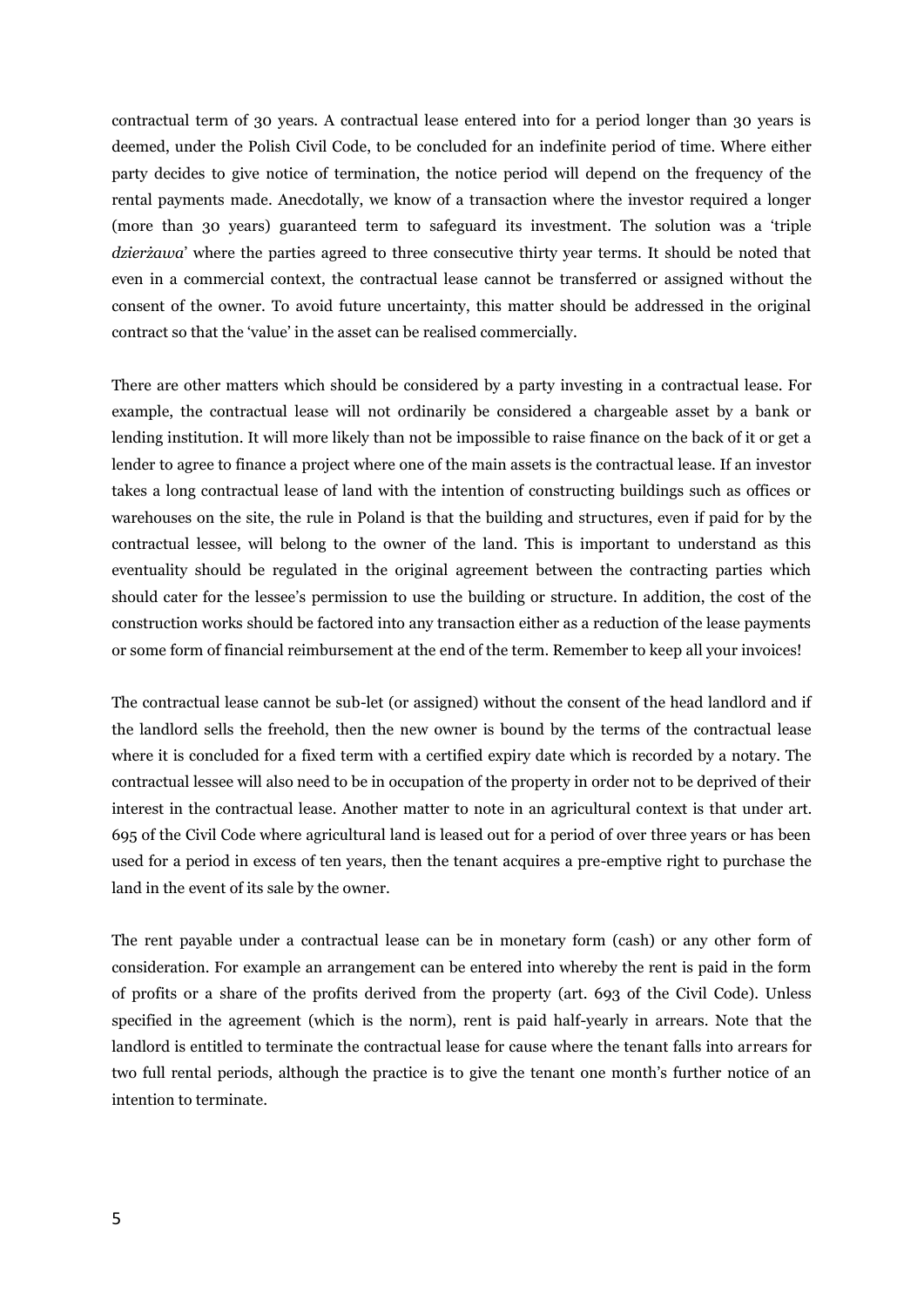#### **The Contractual Licence (***Najem***)**

The contractual licence which is a personal interest in and right to use the demised property or premises. It is frequently used when renting a house or an apartment and may only be concluded for a period of up to ten years. It must be in written form where the term exceeds one year and is not required to be in the form of a notarial deed. A contractual licence entered into for a period exceeding ten years automatically transforms into a licence of indefinite duration (after the expiry of the ten-year term) and can be terminated on notice by either party. What is considered 'reasonable notice' will depend on the manner and timing of the rental payments. Thus, for example, where the agreement provides for monthly rental payments, the agreement may be terminated by giving one month's notice, preferably in writing. The landlord may also terminate the agreement where the contractual licensee falls behind with two rental payments although the landlord should provide written notice of such intention coupled with one final chance to make good the arrears.

The provisions of the Civil Code (art. 681) provides that a licensee of these premises is obligated to effect minor repairs and maintenance of the premises during the agreed term. These minor repairs and maintenance will apply to floors and flooring, windows, doors, painting walls and flooring (varnish) as well as make repairs to the technical installations such as lighting, heating and water. The provision of gas, electrics and other form of mains supplies fall within the landlord's obligations.

### **Conclusion**

These five property interests are the most commonly used in business and daily life in Poland. Of these, only freeholds and perpetual usufruct need to be created by notarial deed. A written document signed before a notary will not suffice. In addition, if you are appointing a lawyer, friend or company representative to act on your behalf in this type of transaction, then that individual will require a power of attorney which in itself must be in the form of a notarial deed recognised by Polish law. From a UK perspective, a specific power or general power of attorney drawn up by and signed before a solicitor or commissioner for oaths will not suffice. There are notaries (some are even Polish speaking) in the UK and this document should be executed before one. In order to be valid in Poland, the foreign notarial deed will then need to be 'apostilled' (the Foreign and Commonwealth Office can do this in the UK) and then translated into Polish by a Polish sworn translator. A helpful notary will most probably have one or two useful contacts in this regard.

Anyone buying or selling an interest in land should also note that where the transaction is concluded before a notary, then the consideration or purchase price is not within the scope of a notary's service. The notary may ask if the parties have concluded the 'financial aspect' of the transaction but will not actually get involved in the negotiation process itself. The notary will however take from the parties, (the parties agree between themselves who is to pay or what each respective share of the fees is) (1) their fees for the transaction, (2) the stamp duty (to be remitted to the appropriate Tax Office) and (3) title registration fees (to be remitted to the appropriate Regional Court).